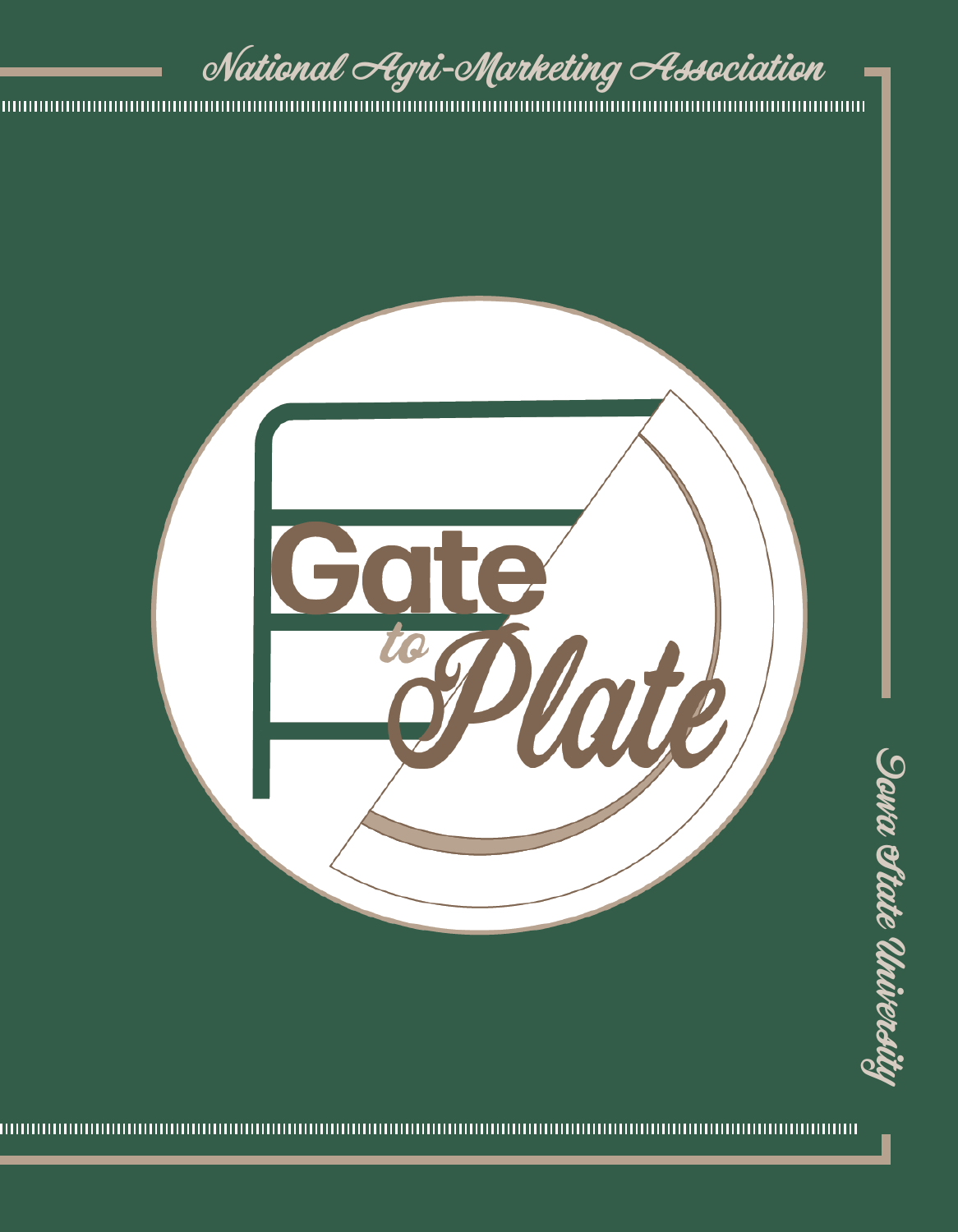## *<u>Ontroduction</u>*

There's no denying it. The COVID-19 pandemic has shifted the average American's lifestyle in many ways. The future of food faces three challenges including farmers' needs to innovate, supply chain evolvement, and shifted consumer demands.<sup>13</sup> With Americans becoming more removed from agriculture and recent supply chain disruptions, direct-to-consumer sales are on the rise.18 Additionally, consumers' value for sustainability, convenience, and health benefits has remained top of mind while making purchases for the last decade, only growing stronger in recent years.14

Gate to Plate, based out of Williamsburg, Iowa, is a new company bringing locally grown food products to consumers in eastern Iowa through a mobile app and website. The Gate to Plate team collaborates with local producers to list and sell their products on the platform. Consumers utilize the platform to select products from multiple producers and checkout on one receipt. Gate to Plate then procures all products from the respective producers to deliver the consumer's entire order conveniently to their doorstep or at a local delivery point. Gate to Plate allows producers to expand their customer base, without additional labor or equipment, while consumers enjoy their desired local foods with the modern convenience of delivery service.

## Market Analysis

## *Industry Trends*

One-quarter of consumers value knowing where their food comes from.14 A 2020 study showed foods with origin claims like "artisanal" and "local" saw the largest growth in sales among all foods after being named a hot trend for 2021.13 The pandemic strengthened sales and interest in local foods, especially among millennial consumers.7 Roughly 86% of consumers are willing to pay more for locally-source foods with a particular interest in meat, vegetables, fruits, and honey.<sup>9</sup>

Even with the growing trend for local foods, COVID-19 changed how consumers purchase, moving online with little to no interaction, and as the pandemic continues, consumers are opting for this lifestyle long term.<sup>8</sup> Online grocery sales generated nearly \$8.5 billion in 2021<sup>3</sup> and purchases are expected to exceed 15% of all grocery sales in 2022, growing 5% in one year.<sup>2</sup> Thirty-three percent of parents expressed concern with in-person grocery shopping during the pandemic.14 Additionally, large grocers are expanding technology and consumer-receiving methods as pick-up and delivery orders saw a 2% and 7% growth, respectively, in the last year.<sup>3</sup>

Local food producers spend more on labor and equipment, proportionately, than their commodity-producing counterparts due to less mechanization and, often, alternative production practices.<sup>17</sup> With the outbreak, an already lacking ag labor market faced greater challenges, creating a need for labor-saving technologies, if feasible.<sup>5</sup> Time and labor were the biggest constraints producers faced in their marketing efforts.<sup>10</sup> Farm size is also a factor in technology adoption and the ability to market efficiently. To be more competitive, multi-farm investments in resources, as well as distribution, increase economies of scale.15

## *Market Potential*

Demand for local food products with the convenience of online ordering has been proven to be a necessity for today's consumers. Gate to Plate was created to meet the needs of producers and consumers in this newly evolved food market. Gate to Plate will start in Iowa, a state with roughly 90% of food imported<sup>6</sup>, yet, home to some of the fastest-growing cities for millennials in the U.S. start in lowa, a state with roughly 90% of food imported<sup>6</sup>, yet, home to some of the fastest-growing cities for millennials in the U.S.<br><sup>11</sup> and leaders of the hyper-local food movement.<sup>1</sup> Gate to Plate's market will inc are over 86,100 farms in the state of Iowa with nearly 2,600 selling directly to consumers.4 Iowa's current population is roughly 3.2 million people living in over 1.2 million households.<sup>16</sup>

## *Target Market*

Gate to Plate will target 11 counties including Benton, Black Hawk, Iowa, Jasper, Johnson, Linn, Marshall, Polk, Poweshiek, Story, and Tama. These counties contain seven of the top ten most populated cities in the state like the Des Moines metro, Cedar Rapids, Iowa City, Ankeny, and Ames.12 There are 588 producers in the target region with current direct-to-consumer sales of food products including but not limited to meat, eggs, dairy, fruits, and vegetables.<sup>4</sup> Additionally, almost 788,000 individuals aged 19 to 65 live within this region. Of these individuals, Gate to Plate will be marketed to affluent millennials and Generation X.16

| Year | <b>Counties (Added by Year)</b> | <b>Targeted</b><br><b>Producers</b> | Producer<br>Subscriptions | <b>Targeted</b><br><b>Consumers</b> | Number of Consumer<br>Subscriptions | Consumer<br><b>Subscriptions</b> |
|------|---------------------------------|-------------------------------------|---------------------------|-------------------------------------|-------------------------------------|----------------------------------|
|      | Benton, Iowa, Johnson, Linn     | 25                                  | 12,261.65                 | 2,678                               | 1,071                               | 449,820.00                       |
|      | Black Hawk, Poweshiek, Tama     | 51                                  | 25,475.92                 | 3,689                               | 1,476                               | 619,920.00                       |
|      | Jasper, Marshall, Polk, Story   | 118                                 | 58,173.39                 | 7,877                               | 3,151                               | 1,323,420.00                     |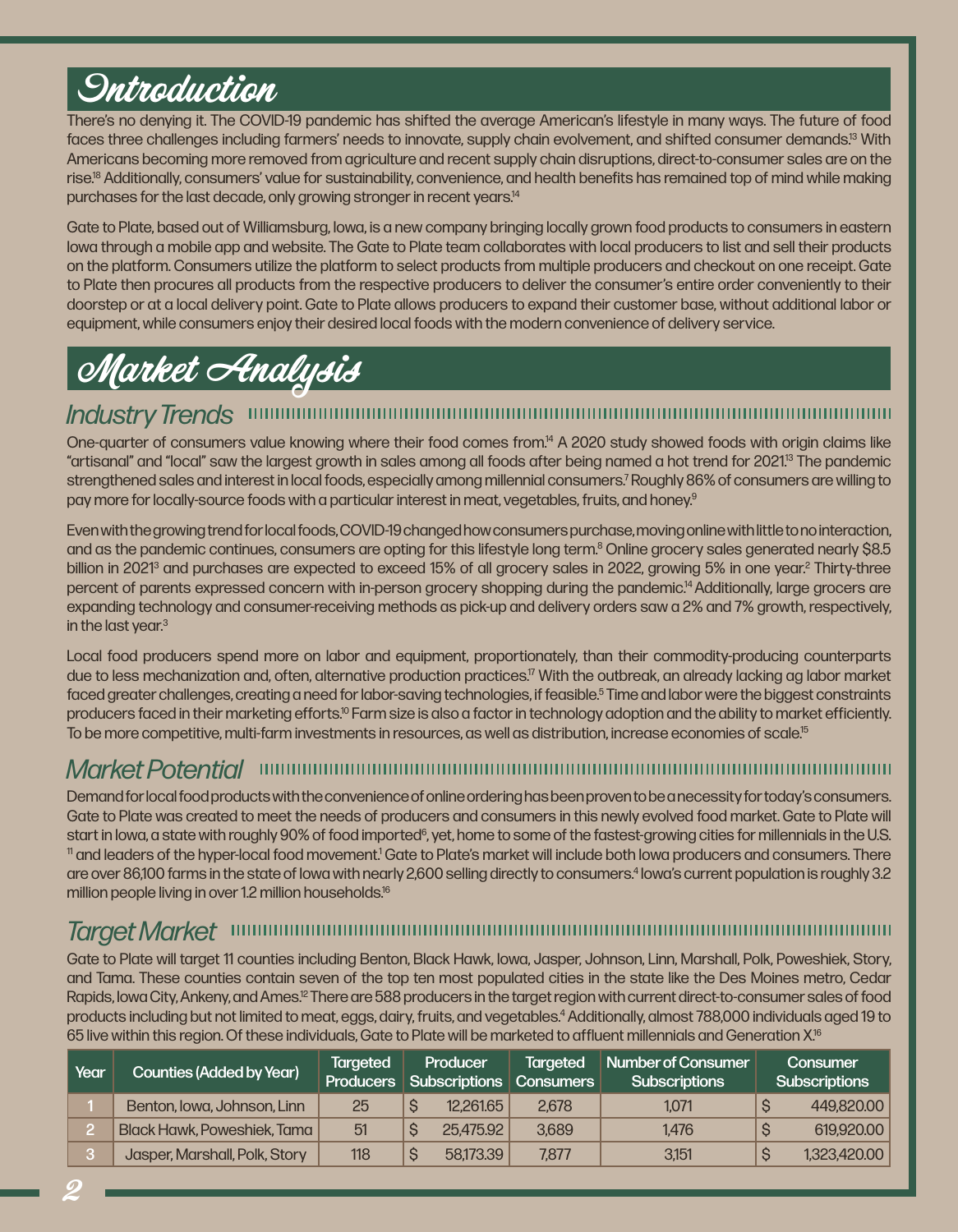## *Customer Profile*



#### Nebullam - *Local Producer*

- » Indoor farm producing high-quality and fresh greens and tomatoes
- » Located in Ames with customers throughout the Ames/Des Moines corridor to maintain freshness
- » Seeks to expand sales to the Cedar Rapids/Iowa City corridor and other areas across the state
- » Lacks the labor, time, and resources to service this new area on their own



#### Shane & Sara - *Spunky Millennials*

- » In 30's and living in Iowa City
- » Engineer and marketing specialist with a household income of \$120,000
- » No children, but live an active lifestyle with their dogs
- » Enjoy being creative and trying new dishes when preparing food at home
- » Willing to pay a premium for local and organic products



### Beth - *The Busy Mom*

- » 45 year old from West Des Moines
- » Married, working mother with four children
- » Primary grocery shopper for her family
- » Loves fresh, healthy meals for her busy, active family who is always on-the-go
- » Places great value in convenient shopping experiences since she has little time to shop each week

|                    | <b>Name</b>                    | Fees/Subscription |                     | <b>Features</b>    |            |                 |            |                                     |
|--------------------|--------------------------------|-------------------|---------------------|--------------------|------------|-----------------|------------|-------------------------------------|
| <b>Type</b>        |                                | Consumer          | Producer            | Online<br>Ordering | Pick-up    | <b>Delivery</b> | Local      | <b>Multiple</b><br><b>Producers</b> |
|                    | <b>Gate to Plate</b>           | \$35/month        | $$250+$ /year       | $\sqrt{}$          | $\sqrt{ }$ | $\sqrt{}$       | $\sqrt{ }$ | V                                   |
| Direct-to-         | <b>Farmers Market</b>          |                   | \$500/year          |                    | $\sqrt{}$  |                 | $\sqrt{}$  |                                     |
| Consumer           | <b>CSA Box</b>                 | \$120/month       |                     |                    | $\sqrt{ }$ | ♦               | $\sqrt{ }$ |                                     |
| <b>Traditional</b> | <b>Chain Grocery</b>           | \$13/month        | <b>Slotting Fee</b> | ♦                  | ♦          | ♦               | ♦          | V                                   |
| Grocer             | <b>Specialty/Local Grocery</b> | ---               | <b>Slotting Fee</b> | ♦                  | ♦          |                 | $\sqrt{ }$ | V                                   |
| App/Web            | GrownBy                        |                   | 5% of Sales         | $\sqrt{ }$         | $\sqrt{ }$ |                 | $\sqrt{}$  |                                     |
| <b>Services</b>    | <b>Delivery Apps</b>           | \$40/month        |                     |                    |            |                 |            |                                     |

## *Competitor Profile*

 $\sqrt{ }$  = yes,  $\Diamond$  = some

### *SWOT Analysis*

|  | » Access to locally grown products and ability to<br>maintain relationships with producers<br>» App/web ordering system with a single receipt for<br>purchases from multiple producers |  | » Premium priced products and service                   |  |  |
|--|----------------------------------------------------------------------------------------------------------------------------------------------------------------------------------------|--|---------------------------------------------------------|--|--|
|  |                                                                                                                                                                                        |  | » Some seasonal foods and short shelf-life for fresh    |  |  |
|  |                                                                                                                                                                                        |  | products with variability in weekly demand              |  |  |
|  |                                                                                                                                                                                        |  | » Only delivering within a section of lowa with limited |  |  |
|  | » Weekly doorstep delivery or communal pick-up                                                                                                                                         |  | brand awareness                                         |  |  |
|  | » Growing demand for local, sustainably grown foods                                                                                                                                    |  | » Consumers resorting to purchasing methods prior to    |  |  |
|  | » Increased demand for online ordering with delivery or                                                                                                                                |  | the COVID-19 pandemic                                   |  |  |
|  | pick-up services                                                                                                                                                                       |  | » Weather, disease, pests, and seasonality of some      |  |  |
|  | » Time and labor are identified barriers for increased                                                                                                                                 |  | products                                                |  |  |
|  | marketing of products                                                                                                                                                                  |  | » Pre-established competitor relationships              |  |  |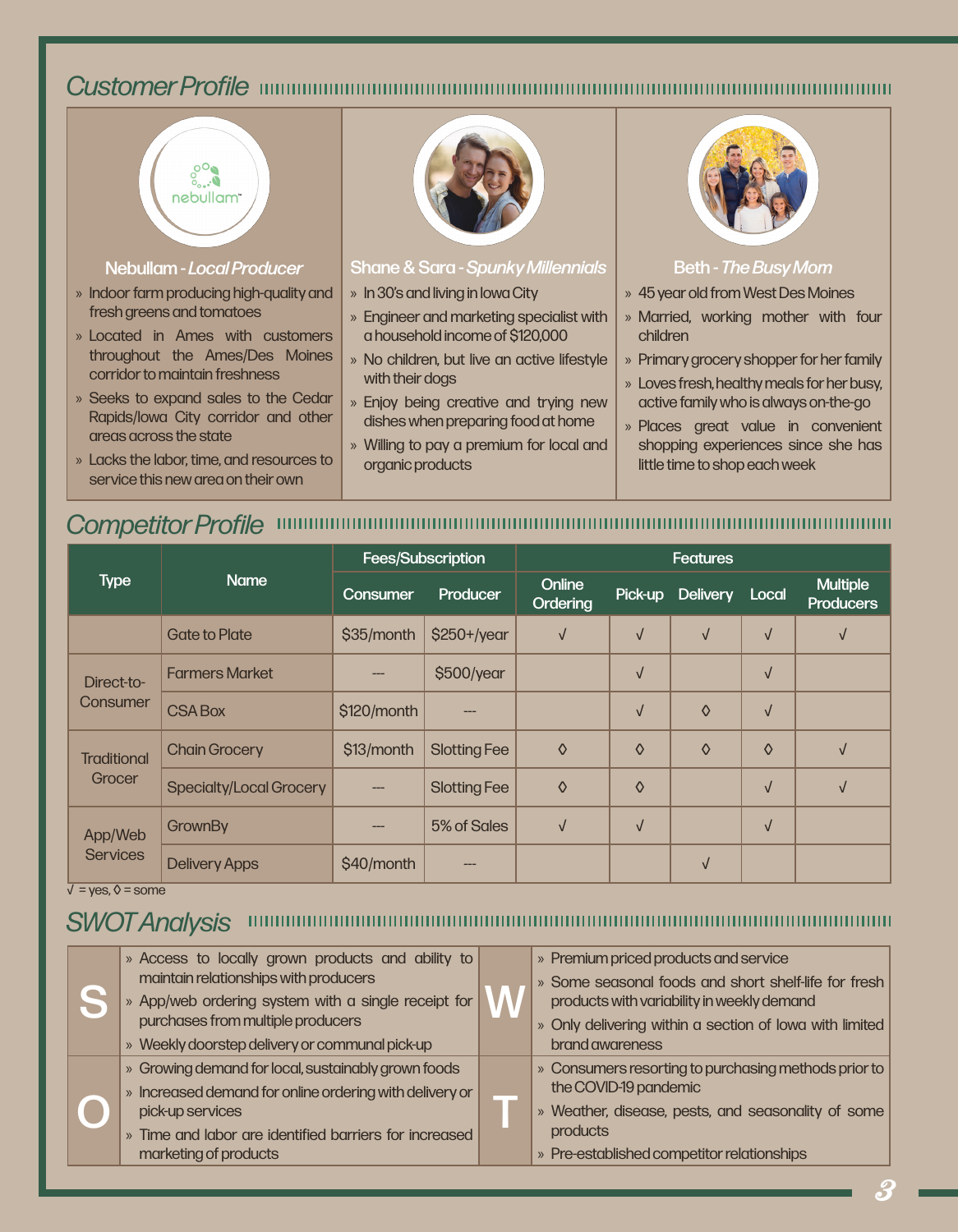## Business Proposition

#### *Strategy Statement*

Gate to Plate connects Iowa producers with consumers seeking local food products and the convenience of online ordering and delivery or pick-up.

## *Product Description*

Gate to Plate is a website and app in which producers list available food products for sale. The platform allows consumers to search through all producer-listed products selecting various products from as many producers as they wish for their cart. After checking out, with one receipt, Gate to Plate then procures all items in the order before delivering to the consumer either to their doorstep or a communal pick-up point.

#### *Key Planning Assumptions* Ш ,,,,,,,,,,,,,,,,,,,,,,,,,,,,,,,

- 1. Online shopping will continue to increase due to COVID-19 and preference for convenience.
- 2. Local, sustainable, healthy, and fresh foods will remain on-trend for consumers.
- 3. Local producers will be interested in growing their market through online sales.
- 4. A variety of products and producers will utilize the app to maintain a diverse set of products throughout the year to combat on seasonal subscriptions.
- 5. Local producers will continue to adapt to new technologies to stay competitive.

### *Goals & Objectives*

Achieve 1% market share of consumers and 20% of producers with direct-to-consumer sales in the targeted counties by the end of year 3.

Reach \$1 million in gross margin by the end of year 3.

Maintain 95% customer satisfaction amongst consumers and producers while striving for 100%.



## *Marketing Strategy*

Gate to Plate will use a variety of marketing tactics to engage both producers and consumers to generate greater interest in the platform for both selling and buying local products.

#### *Product & Positioning*

The Gate to Plate platform is available via the web or as an app available for download in the Google and Apple app stores. The platform allows both producers and consumers to create a profile and track activity. Delivered product will be dropped off in recyclable containers and on a refrigerated truck.

#### *Price* ниши  $111111111$

Both producers and consumers pay a subscription fee for use of the Gate to Plate platform. Producers are charged an annual subscription fee based on the number of products they intend to list for sale. Consumers are charged a monthly fee.

|                                   | <b>Producer Subscription</b> | Consumer<br>Subscription |                |                       |
|-----------------------------------|------------------------------|--------------------------|----------------|-----------------------|
| <b>Seedling</b><br><b>Budding</b> |                              |                          |                | <b>Harvesting</b>     |
|                                   | \$250 annually               | \$500 annually           | \$750 annually | \$35 per month        |
|                                   | 1-5 products                 | 6 - 10 products          | 11+ products   | Free delivery/pick-up |

### *Place*

Gate to Plate is available to producers and consumers in an 11 county area in Iowa which includes seven of the ten most populated cities in the state and easy transportation due to Interstate 80, Interstate 35, Highway 30, and Highway 218.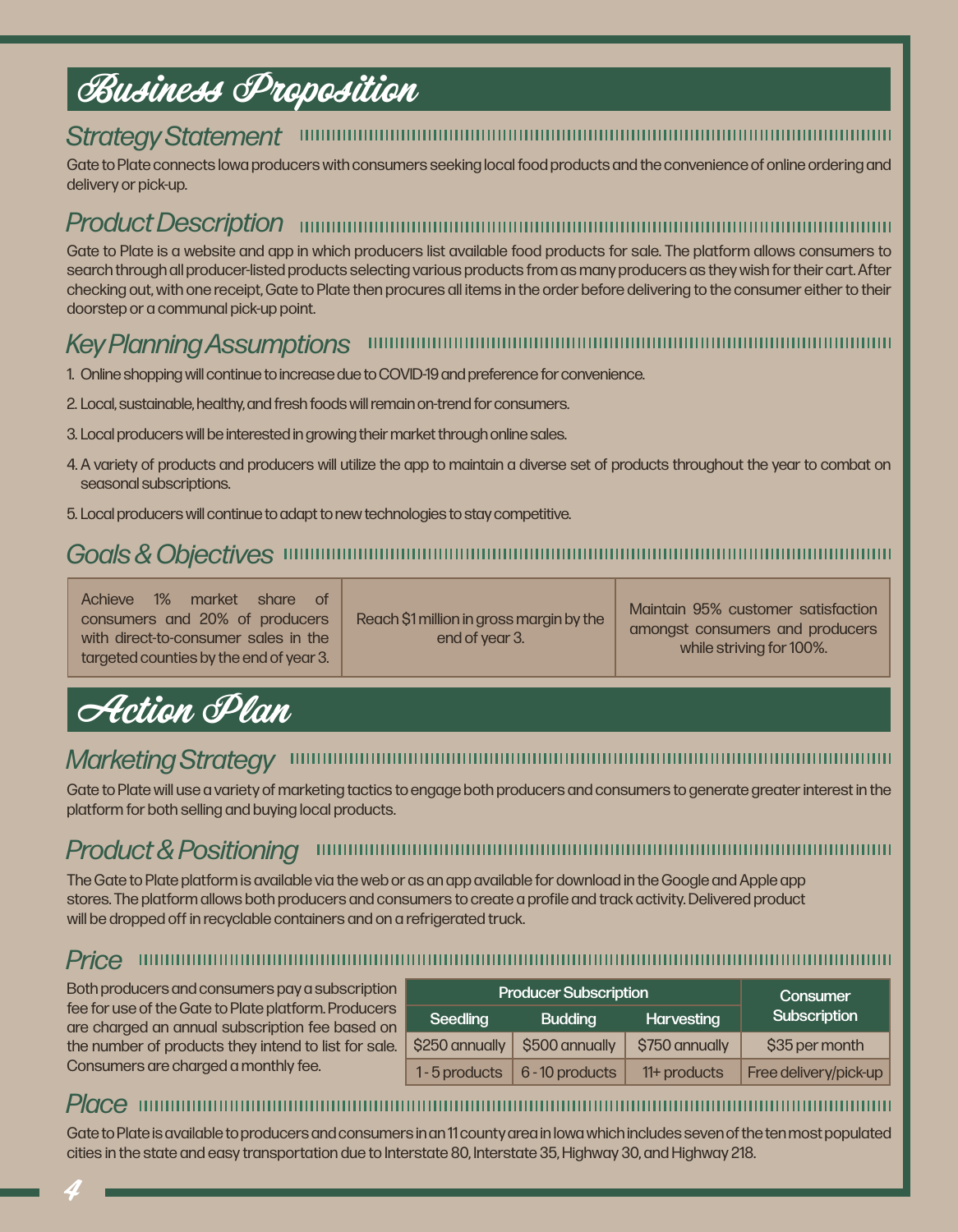### *Promotions*

**Producer Success Specialist:** Producer Success Specialists are responsible for producer relationships. These specialists will on-board producers, manage product listings, maintain satisfaction, and be responsible for weekly product pick up. In year 1, one specialist will be hired followed by a second specialist in year 2. Two additional specialists will be hired in year 3.

**Customer Success Specialist:** Customer Success Specialists will be the face of Gate to Plate, connecting with consumers and ensuring satisfaction. Besides handling consumer sales, these specialists will pack orders, handle delivery and pick-up services, and maintain consumer satisfaction. In year 1, two customer success specialists will be hired while adding one new specialist in years 3 and 4, respectively.

**Marketing Manager:** A marketing manager will be hired in year 1 to create and lead all marketing efforts.

**Customer Relationship Management (CRM) System:** Both Producer Success Specialists and Customer Success Specialists will utilize a CRM system for prospecting as well as to maintain relationships and monitor satisfaction.

**Social Media**: Gate to Plate will use Facebook, Instagram, and Youtube to highlight products, producers and their operations, customer testimonials, and more. Targeted advertisements will also run on these platforms to grow consumer subscriptions.

**Email Blasts:** A series of email communications will be sent on behalf of the Producer Success Specialists to our partnering producers to communicate company news, share success stories of other producers, and to provide tips or best practices. Additionally, monthly emails will be sent to prospective and current consumer subscribers highlighting our partner producers, new products, company news, and more.

**Website and App:** The company website and app will provide information about the Gate to Plate service as well as content about partnering producers, recipe suggestions, and ordering tutorials. Additionally, the website and app will contain a portal for both consumers and producers to log into to place orders or view order information, respectively.

**Consumer Trial Discount:** To encourage customers to join the platform, 15% off the first month's subscription fee will offered to new users in their first month.

**Food Festivals:** To reach customers where they are, Gate to Plate will be attending a variety of local food festivals in targeted regions during all three years. At each event, Gate to Plate will partner with a local producer in the region to showcase their products in a fun and interactive way with festival attendees.



TAKE A BITE

A FESTIVAL FOR FOODIES

**Cooking Classes:** To educate consumers on the use of products sold through Gate to Plate, cooking classes will be held regionally. Each class will feature a guest cook such as professional chefs or culinary specialist as well as the producers of products used in the class. Courses will be recorded and featured in the monthly email blasts and website.

**#LocalLiving Project:** During September, 10% of sales will be collected to be donated for low-income schools to purchase local foods for their lunch programs.

**Iowa Local Food Day: During the second** week of October, Gate to Plate staff and partnering producers will visit local schools in honor of Iowa Local Food Day to teach students about food production in their communities. As an added bonus, Gate to



Plate will be donating food products to students to share with their families.

**Farm Gate to Dinner Plate Celebration:** Each year, a dinner to connect producers and consumers will be hosted at a partnering producer's farm. A meal will be prepared by a local chef utilizing partnering producer products. Local press will also be invited to the event as the recipients of the #LocalLiving Project will be named.

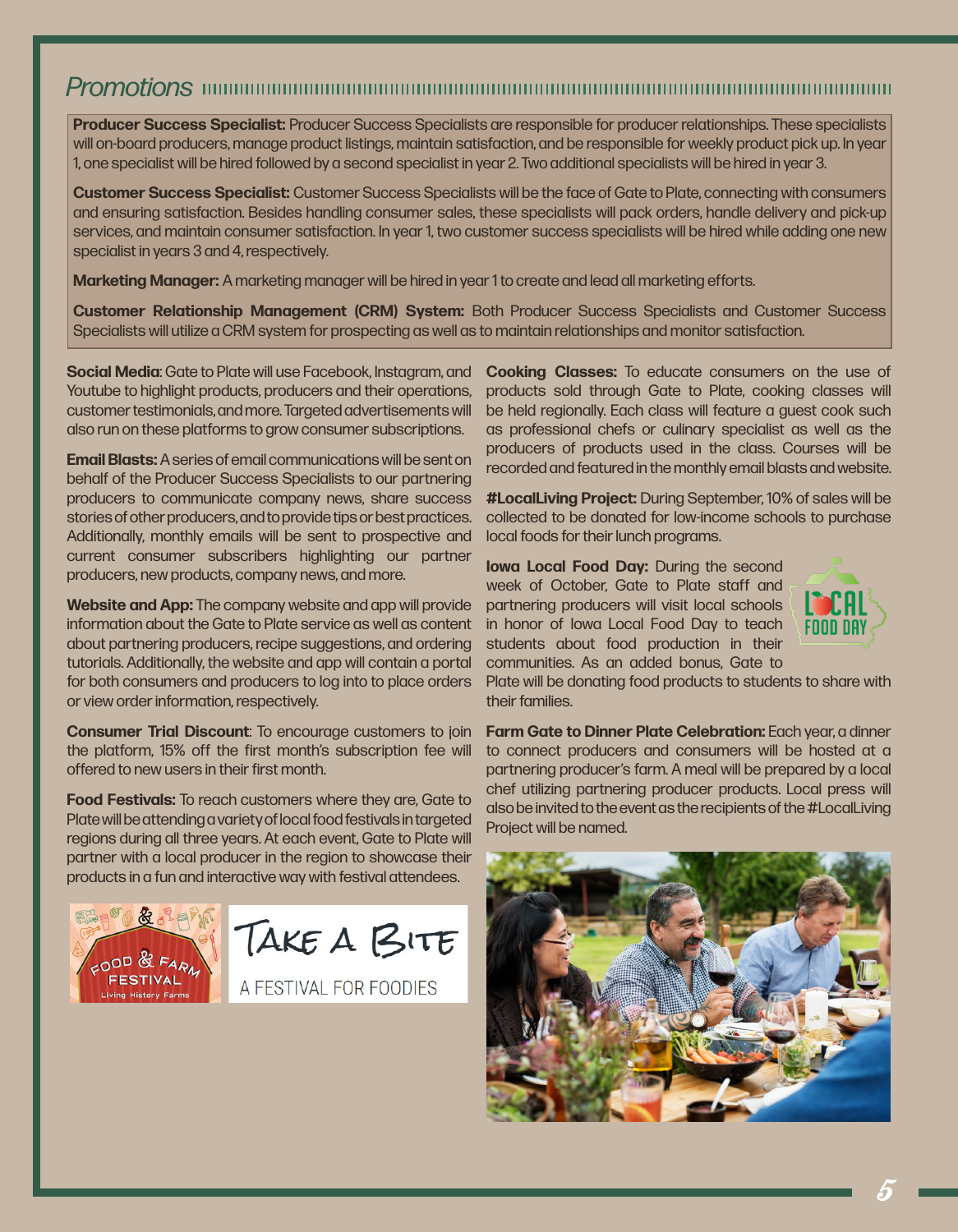

| <b>Income Statement</b>                      | Year1             | Year <sub>2</sub> | Year <sub>3</sub> |
|----------------------------------------------|-------------------|-------------------|-------------------|
| <b>Producer Subscriptions</b>                | 25                | 51                | 118               |
| <b>Producer Subscription Sales</b>           | \$12,261.65       | \$25,475.92       | \$58,173.39       |
| <b>Consumer Subscriptions</b>                | 1,071             | 1,476             | 3,151             |
| <b>Consumer Subscription Sales</b>           | \$449,820.00      | \$619,920.00      | \$1,323,420.00    |
| <b>Consumer Grocery Sales</b>                | \$1,156,680.00    | \$1,594,080.00    | \$3,403,080.00    |
| <b>Gross Sales</b>                           | \$1,618,761.65    | \$2,239,475.92    | \$4,784,673.39    |
| <b>Returns &amp; Subscription Credits</b>    | \$32,352.62       | \$44,534.76       | \$95,111.73       |
| <b>Net Sales</b>                             | \$1,586,509.03    | \$2,194,941.16    | \$4,689,561.66    |
| <b>Cost of Goods Sold</b>                    | \$1,098,846.00    | \$1,514,376.00    | \$3,232,926.00    |
| <b>Operating Expenses</b>                    | \$15,624.00       | \$16,092.72       | \$16,575.50       |
| <b>Gross Margin</b>                          | \$472,039.03      | \$664,472.44      | \$1,440,060.15    |
| <b>Marketing Expenses</b>                    | Year <sub>1</sub> | Year <sub>2</sub> | Year <sub>3</sub> |
| <b>Sales &amp; Support Team</b>              | \$335,370.29      | \$467,033.14      | \$660,246.31      |
| <b>Creative Development</b>                  | \$10,000.00       | \$12,000.00       | \$15,000.00       |
| Social Media & Email Blasts                  | \$1,824.00        | \$1,941.00        | \$3,299.55        |
| <b>Website and App</b>                       | \$75,000.00       | \$15,000.00       | \$15,000.00       |
| <b>Consumer Trial Discount</b>               | \$5,622.75        | \$2,126.25        | \$8,793.75        |
| <b>Local Foods Festival</b>                  | \$3,920.00        | \$1,840.00        | \$2,760.00        |
| <b>Cooking Classes</b>                       |                   |                   |                   |
|                                              | \$3,000.00        | \$4,500.00        | \$10,500.00       |
| #LocalLiving Project                         | \$9,639.00        | \$13,284.00       | \$28,359.00       |
| <b>Iowa Local Food Day</b>                   | \$600.00          | \$900.00          | \$1,500.00        |
| <b>Farm Gate to Dinner Plate Celebration</b> | \$10,000.00       | \$15,000.00       | \$20,000.00       |
| <b>Monitoring &amp; Measuring</b>            | \$32,375.23       | \$44,789.52       | \$95,693.47       |
| <b>Total Marketing Expenses</b>              | \$487,351.27      | \$578,413.91      | \$861,152.08      |

## Monitoring & Measuring

|                                       | Achieve 1% market share of<br>consumers and 20% of producers                                  | Reach \$1 million in gross margin                                                                           | Maintain 95% customer<br>satisfaction                                                |
|---------------------------------------|-----------------------------------------------------------------------------------------------|-------------------------------------------------------------------------------------------------------------|--------------------------------------------------------------------------------------|
| Means of<br><b>Analysis</b>           | » Evaluate quarterly sales reports<br>including subscription changes                          | » Analyze monthly sales and<br>expense reports                                                              | » Monitor various sources of<br>feedback                                             |
| Goals<br><b>Exceeded</b>              | » Invest additional revenue to<br>maintain quality service<br>» Consider business investments | » Maintain current sales while<br>considering early expansion                                               | » Develop customer testimonials<br>and producer to highlight in<br>marketing efforts |
| Goals<br>Less than<br><b>Exceeded</b> | » Analyze market for weaknesses<br>and make adjustments                                       | » Address inefficient expenses<br>» Evaluate pricing structure, target<br>market, and distribution strategy | » Target areas of discontent and<br>improve producer and customer<br>experiences     |

## Conclusion

With the increased demand for local foods and the conveniences of modern grocery services like pick-up or delivery services, Gate to Plate is positioned to help producers expand their market, without needing additional time, labor or resources, while today's consumers are able to get the groceries they prefer.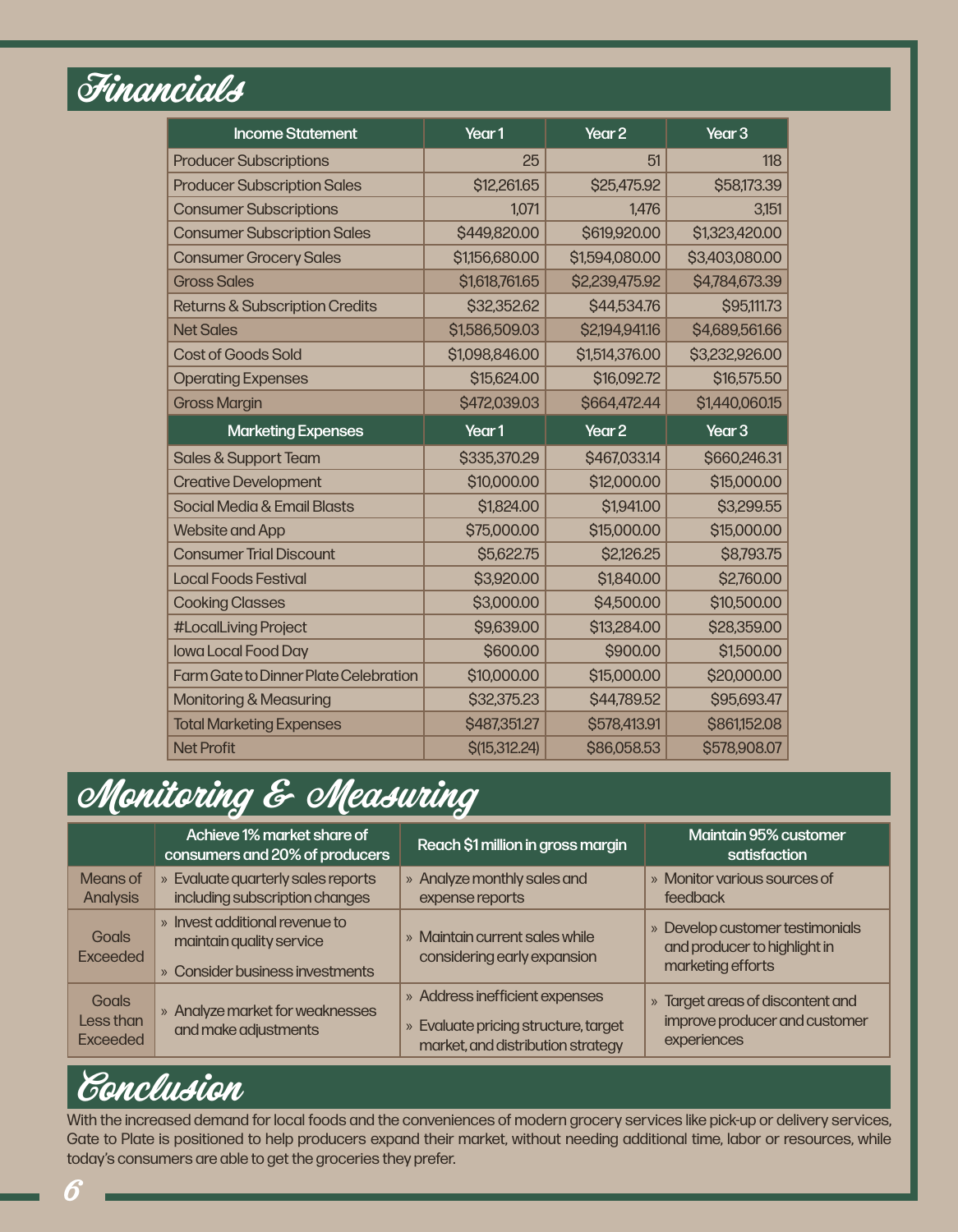

- 1. "6 Unexpected Cities That Are Leading the Hyper-Local Food Movement Farm Flavor." Farmflavor.com, 10 July 2019, www. farmflavor.com/lifestyle/6-unexpected-cities-that-are-leading-the-hyper-local-food-movement/.
- 2. "10 Predictions for the Grocery Industry in 2022." Supermarket News, Supermarket News, 17 Dec. 2021, www.supermarketnews. com/issues-trends/10-predictions-grocery-industry-2022/gallery?slide=1.
- 3. Brick Meets Click, and Mercatus. "Online Grocery Pickup Defying Downward YOY Sales Trends Produce Blue Book." Produce Blue Book, 14 Feb. 2022, www.producebluebook.com/2022/02/14/online-grocery-pickup-defying-downward-yoy-sales-trends/.
- 4. "Census of Agriculture 2017 Census Publications State and County Profiles Iowa." www.nass.usda.gov, US Department of Agriculture, 13 Feb. 2019, www.nass.usda.gov/Publications/AgCensus/2017/Online\_Resources/County\_Profiles/Iowa/index.php.
- 5. Charlton, Diane. "Seasonal Farm Labor and COVID-19 Spread." Applied Economic Perspectives and Policy, Sept. 2021, https://doi. org/10.1002/aepp.13190. Wiley Online Library.
- 6. Eller, Donnelle. "Iowa Group Protects Farmland for Sustainable, Local Food Production." Farm Forum, 31 Dec. 2020, www.farmforum. net/story/news/agriculture/2020/12/31/iowa-group-protects-farmland-for-sustainable-local-food-production/115733934/.
- 7. Fernandez, Raul, and Jim Prevor. "Top Seven Trends for Fresh Produce in 2021." Produce Business, 2 Feb. 2021, www. producebusiness.com/top-seven-trends-for-fresh-produce-in-2021/.
- 8. Freese, Betsy. "15 Food Trends Farmers Can Expect in 2021 and Beyond." Successful Farming, 14 June 2021, www.agriculture. com/news/business/15-food-trends-farmers-can-expect-in-2021-and-beyond.
- 9. Gate to Plate Consumer Primary Research. Iowa State University Cyclone Marketing, Jan. 2022.
- 10. Gate to Plate Producer Primary Research. Iowa State University Cyclone Marketing, Jan. 2022.
- 11. Hogan, Clara. "Heartland Hotspot: Why Millennials Are Flocking to Des Moines." Livability, 5 Jan. 2018, www.livability.com/ia/desmoines/where-to-live-now/heartland-hotspot-why-millennials-are-flocking-to-des-moines/.
- 12. "Iowa Cities by Population." Www.iowa-Demographics.com, www.iowa-demographics.com/cities\_by\_population.
- 13. Malochleb, Margaret. "A Glimpse into the Future of Food, Climate-Proofing Crops, and More." www.ift.org, Institute of Food Technologists, 1 Mar. 2022, www.ift.org/news-and-publications/food-technology-magazine/issues/2022/march/columns/futureof-food-climate-proofing-crops.
- 14. Meyer, Megan. COVID-19 Pandemic Transforms the Way We Shop, Eat and Think about Food, according to IFIC's 2020 Food & Health Survey Survey Also Tracked Trends over Past Decade; Recent Diet Trends, Plant Protein Consumption and Sustainability Interest. International Food Information Council, 10 June 2020, www.foodinsight.org/wp-content/uploads/2020/06/2020-Foodand-Health-Survey-.pdf.
- 15. Miller, Michelle. "Identifying Critical Thresholds for Resilient Regional Food Flows: A Case Study of the U.S. Upper Midwest." Frontiers in Sustainable Food Systems, 22 Oct. 2021, www.frontiersin.org/articles/10.3389/fsufs.2021.684159/full.
- 16. "QuickFacts: Iowa." Census Bureau QuickFacts, United States Census Bureau, 2018, www.census.gov/quickfacts/IA.
- 17. Shideler, Dave, et al. "Choices Magazine Online." www.choicesmagazine.org, 2018, www.choicesmagazine.org/choices-magazine/ theme-articles/the-promise-expectations-and-remaining-questions-about-local-foods/putting-local-food-dollars-to-work-theeconomic-benefits-of-local-food-dollars-to-workers-farms-and-communities.
- 18. Turow-Paul, Eve. "7 Food and Lifestyle Trends That Will Define 2021." Forbes, 25 Jan. 2021, www.forbes.com/sites/ eveturowpaul/2021/01/05/7-food-and-lifestyle-trends-that-will-define-2021/?sh=6d2386ed6c6b.